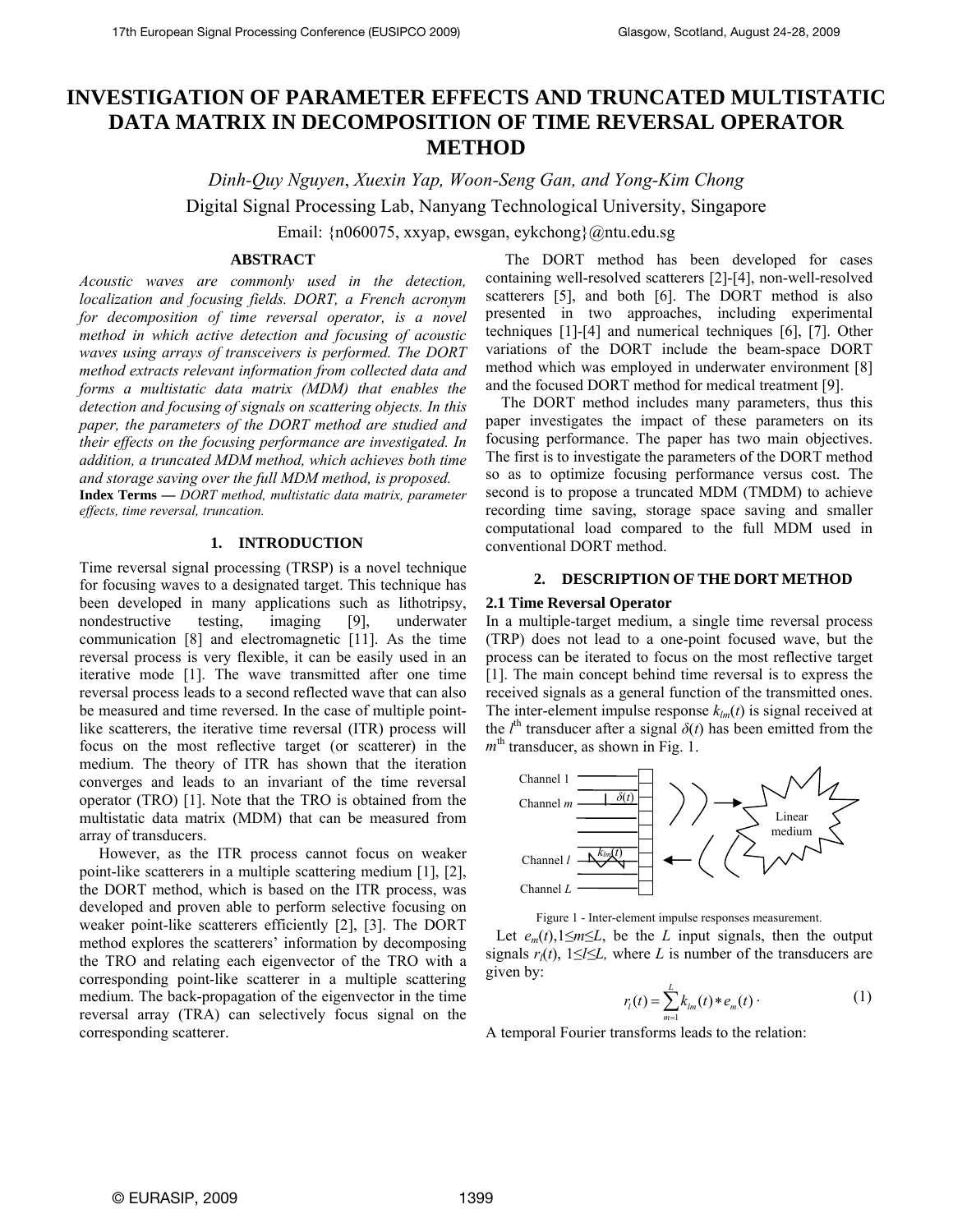$$
R_{l}(\omega) = \sum_{m=1}^{L} K_{lm}(\omega) E_{m}(\omega)
$$
 (2)

Equation (2) can be expressed in a matrix form:

$$
\mathbf{R} = \mathbf{K} \mathbf{E} \tag{3}
$$

where  $\mathbf{K} = (K_{lm}(\omega))_{1 \le m, l \le L}$  is a multistatic data matrix (MDM).

 In the ITR process, the convergence of the process is dependent on the behavior of the TRO  $K^H K$ , where  $K^H$  is a transpose conjugate of matrix **K** [1]. The TRP follows the reciprocity theorem, which indicates that the point source and the observer can be reversed without altering the acoustic field  $[2]$ . Thus, **K** is a symmetrical matrix and the TRO can be simplified to **K\* K**. From a mathematical point of view, the diagonalization of the TRO **K\* K** is equivalent to singular value decomposition (SVD) of the MDM **K** as

$$
\mathbf{K} = \mathbf{U} \mathbf{\Lambda} \mathbf{V}^H \tag{4}
$$

where  $\Lambda$  is a real diagonal matrix of the singular values; **U** and **V** are unitary matrices. The eigenvalues of TRO **K\* K** are the squares of the singular values of MDM **K** and its eigenvectors are the columns of **V**.

 In the DORT method, let the first transmitted signal be *V*, an eigenvector of the TRO **K\* K** be associated to the eigenvalue  $\lambda$ , then after a TRP, the received signal is  $\lambda V^*$ , which is proportional to the conjugate of  $V$  [3]. Hence, the eigenvectors of the TRO correspond to waveforms that are invariants of the TRP.

#### **2.2 The DORT Method in Well-Resolved Scatterers Case**

 In this paper, we consider the DORT method in a wellresolved scatterers case. The scatterers are defined as wellresolved when it is possible to focus on only one scatterer, without sending energy to the others. The scatterers are also considered as point-like and isotropic, as shown in Fig. 2. Thus, number of significant eigenvalue of the TRO corresponds to number of the scatterer and each eigenvector of the TRO associated to only one scatterer in the medium.



Figure 2 - Propagating paths in a well-resolved scatterers case.

 The DORT method is an experimental technique that includes a mathematical processing of the measured data [3]. This method comprises of three steps to selectively focus signal on each scatterer. The first and second steps deal with the detection of scatterers while the third step focuses the signal on the targeted scatterer.

 In the first step, the inter-element impulse response (IEIR) is measured. This measurement requires *L* transmit-receive operations. The first transducer of the array is excited with a signal *e*(*t*). The signals received on all *L* transducers are stored. This operation is repeated for all the transducers in TRA. The components of **K** are obtained by a Fourier transform of each signal.

 In the second step, the TRO **K\*K** is diagonalized at a chosen frequency. In the case of well-resolved, isotropic and point-like scatterers, each eigenvector of the TRO is associated to a scatterer in the scattering medium [3]. For example, the eigenvector associated to the  $i^{\text{th}}$  scatterer is  $\mathbf{H}_i^*$ , where  $\mathbf{H}_i = [H_{i1} \dots H_{i1} \dots H_{iL}]$ , consists of the propagating paths between the  $i<sup>th</sup>$  scatterer and all the transducers in the TRA. Otherwise, the eigenvalue corresponding to the  $i<sup>th</sup>$ scatterer depends on the reflectivity of this scatterer and the propagating paths as

$$
\lambda_{i} = |C_{i}|^{2} \left( \sum_{l=1}^{L} |H_{il}|^{2} \right)^{2}, \tag{5}
$$

where  $C_i$  is the reflectivity coefficient of the  $i^{\text{th}}$  scatterer.

 In the third step, the signal at the TRA is back-propagated using the phase and amplitude provided by the eigenvector found in the second step. The signals focus only on the corresponding scatterer in the medium. This step can be done both experimentally  $[1]$  -  $[4]$  and numerically  $[6]$ ,  $[7]$ .

### **2.3 The DORT Simulation**

 The DORT is simulated in the finite-difference timedomain (FDTD) [11], as shown in Fig. 3. The dimension of the field is fixed at 200×200 cells. Each cell is equal to *λ*/10. Ten point-like scatterers are placed randomly with a minimum spacing of 3*λ* that satisfies as well-resolved scatterers case. The scatterer (in circle) is chosen as the target. The reflectivity coefficient of the target is 10 times larger than other scatterers in the medium. The multiple scattering among scatterers is also considered in the DORT simulations in FDTD. The input signal is a Gaussian modulated sine wave, typical of the type of signals send to a piezoelectric emitter. The DORT simulations are conducted in 12 different experiment set-ups to investigate parameters' effects, as shown in Table I.



Figure 3 - Simulation set-up of the DORT method.

 To optimize focusing performance versus cost, the parameters of the DORT method are investigated in Section 3. To achieve better focusing performance, the forming of the MDM in the DORT method requires longer recording time and larger storage spaces [2], [3], [7]. Thus, in Section 4, we examine a truncated version of the MDM that is able to reduce recording time, computational load and storage space requirement without affecting on its focusing performance.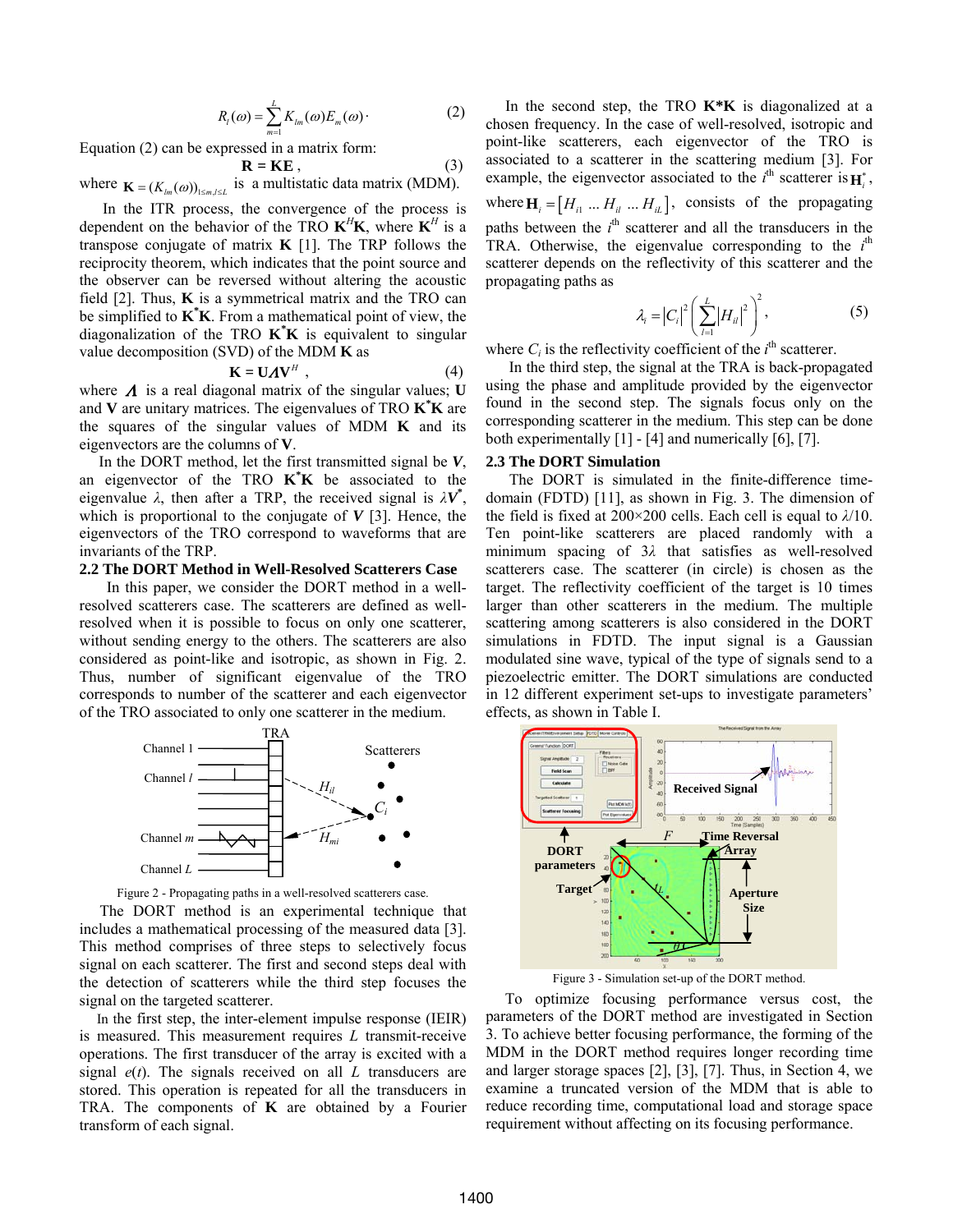TABLE I FDTD SIMULATION SET-UPS

|                | <b>Time Reversal Array (TRA)</b> |     |                              |         |  |
|----------------|----------------------------------|-----|------------------------------|---------|--|
| Set-up No      | X                                | Y   | Size (Number of transducers) | Spacing |  |
|                | 185                              | 3   | 40                           | 5       |  |
| $\overline{2}$ | 185                              | 6   | 20                           | 10      |  |
| 3              | 185                              | 3   | 14                           | 15      |  |
| 4              | 185                              | 10  | 10                           | 20      |  |
| 5              | 185                              | 15  | 10                           | 15      |  |
| 6              | 185                              | 35  | 10                           | 10      |  |
| $\mathcal{I}$  | 185                              | 57  | 10                           | 5       |  |
| 8              | 185                              | 67  | 10                           | 3       |  |
| 9              | 185                              | 12  | 8                            | 28      |  |
| 10             | 185                              | 70  | 10                           | 5       |  |
| 11             | 185                              | 90  | 10                           | 5       |  |
| 12             | 185                              | 110 | 10                           | 5       |  |

## **3. INVESTIGATION OF PARAMETERS IN DORT METHOD**

Figure 3 shows some of the DORT parameters that are discussed in this paper. Parameter  $t_L$  is defined as the time length that signal travels from the first (or last) element of the TRA to the furthest corner of the field of interest. Parameter  $t<sub>R</sub>$  is defined as the recording time of the received signal in the TRA. In IEIR measurements, the signal is propagated from TRA. This signal is multiply reflected among scatterers and boundaries before back-propagating to the TRA. Thus,  $t_R$  is usually a multiple of  $t_L$ . The elevation angle,  $\theta$ , is the angle between the first (or last element) of the TRA and the highest (or lowest) scatterer.

 In this paper, we investigate four main parameters including the TRA aperture (*D*), the TRA size (*L*), the waveguide effect and the recording time  $(t_R)$ . The MDM is decomposed to calculate the eigenvalue and eigenvector. The target has a larger reflectivity coefficient than the other scatterers and is the furthest distance from the TRM. Thus, the eigenvector corresponding to the largest eigenvalue is chosen to focus signal on the target. The focusing performance criterion is evaluated by the signal-to-ripple ratio (SRR), which is defined as the ratio between peak main-lobe signal and peak side-lobe signal, is calculated in decibel (dB). The higher SRR indicates better focusing performance on the target.

#### **3.1 TRA Aperture and Elevation Angle**

In this subsection, two parameters  $(t_R \text{ and } L)$  are fixed as  $t_R$ =3 $t_L$  and *L*=10. The TRA aperture is calculated as

$$
D = (L-1)\Delta, \qquad (6)
$$

where  $\Delta$  is the spacing between two neighboring transducers.

Thus, when the spacing  $(\Delta)$  decreases, the TRA aperture (*D*) also decreased, which in turn, increases the elevation angles *θ*. From Table II, we can see that as the TRA aperture (*D*) decrease, the SRRs decrease from 12 dB to 10 dB. In setup #8, target focusing is not achieved. Hence, smaller TRA aperture causes poorer focusing performance on target. The reason is smaller aperture received less reflected signals in IEIR measurement. As a result, decomposition of  $K^*K$  does not provide accurate eigenvectors associated to the scatterers.

 To evaluate the aperture effect in focusing performance, we consider the ratio between TRA aperture and the distance between target and TRA as

| $r = D/F$ ,                                                   |  |
|---------------------------------------------------------------|--|
| where $E$ is the distance between the terest and TD $\lambda$ |  |

where *F* is the distance between the target and TRA. TABLE II

FOCUSING PERFORMANCE IN DIFFERENT TRA APERTURE

| Set-up No | $t_R$ | <b>Aperture Size</b> | <b>SRR</b>        | $Elev^{\wedge}$ |
|-----------|-------|----------------------|-------------------|-----------------|
|           | 3.0   | $18.0\lambda$        | $12.0 \text{ dB}$ | $-6.91^{\circ}$ |
|           | 3.0   | $13.5\lambda$        | $12.0 \text{ dB}$ | $-5.19^{\circ}$ |
|           | 3.0   | $9.0\lambda$         | $11.5$ dB         | $1.74^\circ$    |
|           | 3.0   | $4.5\lambda$         | $10.0 \text{ dB}$ | $9.29^\circ$    |
|           | 3.0   | $2.7\lambda$         | $NA**$            | $12.64^\circ$   |

Elev $\land$  is the elevation angle from the TRA to the lowest or highest scatterer. NA\*\* is unable to focus.

 In this experiment, when the distance is fixed as *F*=16.5*λ*, we observe that the minimum TRA aperture to achieve focusing on target is *D*=4.5*λ*. Thus, the ratio *r* is required to be larger than 3/11.

#### **3.2 TRA Size**

 In this subsection, the recording time parameter is fixed as  $t_R = 3t_L$ . The number of transducer (*L*) varies from 8 to 40, corresponding to set-ups #1 to #4 and #9.

TABLE III FOCUSING PERFORMANCE IN DIFFERENT TRA SIZES

| Set-up No | $t_R$ | <b>TRA Size</b> | <b>Aperture Size</b> | <b>SRR</b>        |
|-----------|-------|-----------------|----------------------|-------------------|
|           | 3.0   | 40              | $19.5\lambda$        | $12.0 \text{ dB}$ |
|           | 3.0   | 20              | $19.0\lambda$        | $12.0 \text{ dB}$ |
|           | 3.0   | 14              | $19.5\lambda$        | $12.0 \text{ dB}$ |
|           | 3.0   | l O             | $18.0\lambda$        | $12.0 \text{ dB}$ |
|           | 3.0   |                 | 19.6λ                | $NA**$            |

 From Table III, it is observed that in order to focus on target in a scattering environment of 10 random scatterers, a minimum of 10 transducers are required. This implies that the DORT method requires more number of transducers than number of scatterers to achieve selectively focusing. The simulation results tally with theoretical results that are mentioned in previous papers [2] - [4].

#### **3.3 Waveguide Effect**

 This experiment is carried out in the free space (without waveguide) and in a waveguide medium. The simulation setups in both cases are similar with fixed aperture size but the TRA is moved vertically from middle to FDTD boundary, corresponding to set-ups #10 - #12.

TABLE IV

FOCUSING PERFORMANCE IN MEDIUM WITHOUT AND WITH WAVEGUIDE

| Set-up         |       | <b>Free Space</b> |                 | <b>Waveguide</b>  |                 |  |
|----------------|-------|-------------------|-----------------|-------------------|-----------------|--|
| N <sub>0</sub> | $t_R$ | <b>SRR</b>        | $Elev^{\wedge}$ | <b>SRR</b>        | $Elev^{\wedge}$ |  |
| 10             | 3.0   | $11.0 \text{ dB}$ | $-6.91^{\circ}$ | $12.0 \text{ dB}$ | $-6.91^{\circ}$ |  |
|                | 3.0   | $NA**$            | $-5.19^{\circ}$ | $12.0 \text{ dB}$ | $-5.19^{\circ}$ |  |
| $\overline{1}$ | 3.0   | $NA**$            | $74^{\circ}$    | $11.5 \text{ dB}$ | $1.74^{\circ}$  |  |

 From Table IV, we can see that the DORT method in free space can not focus signal when the TRA is near the FDTD boundary such as set-ups #11 and #12. On the other hand, the DORT method still focuses signal on target in waveguide medium although the TRA is near the waveguide boundary that is placed at FDTD boundary. The reason is that the aperture size is larger than the actual aperture size due to virtual images of TRA in waveguide medium [12]. This improves focusing performance on the target in waveguide medium versus free space (without waveguide).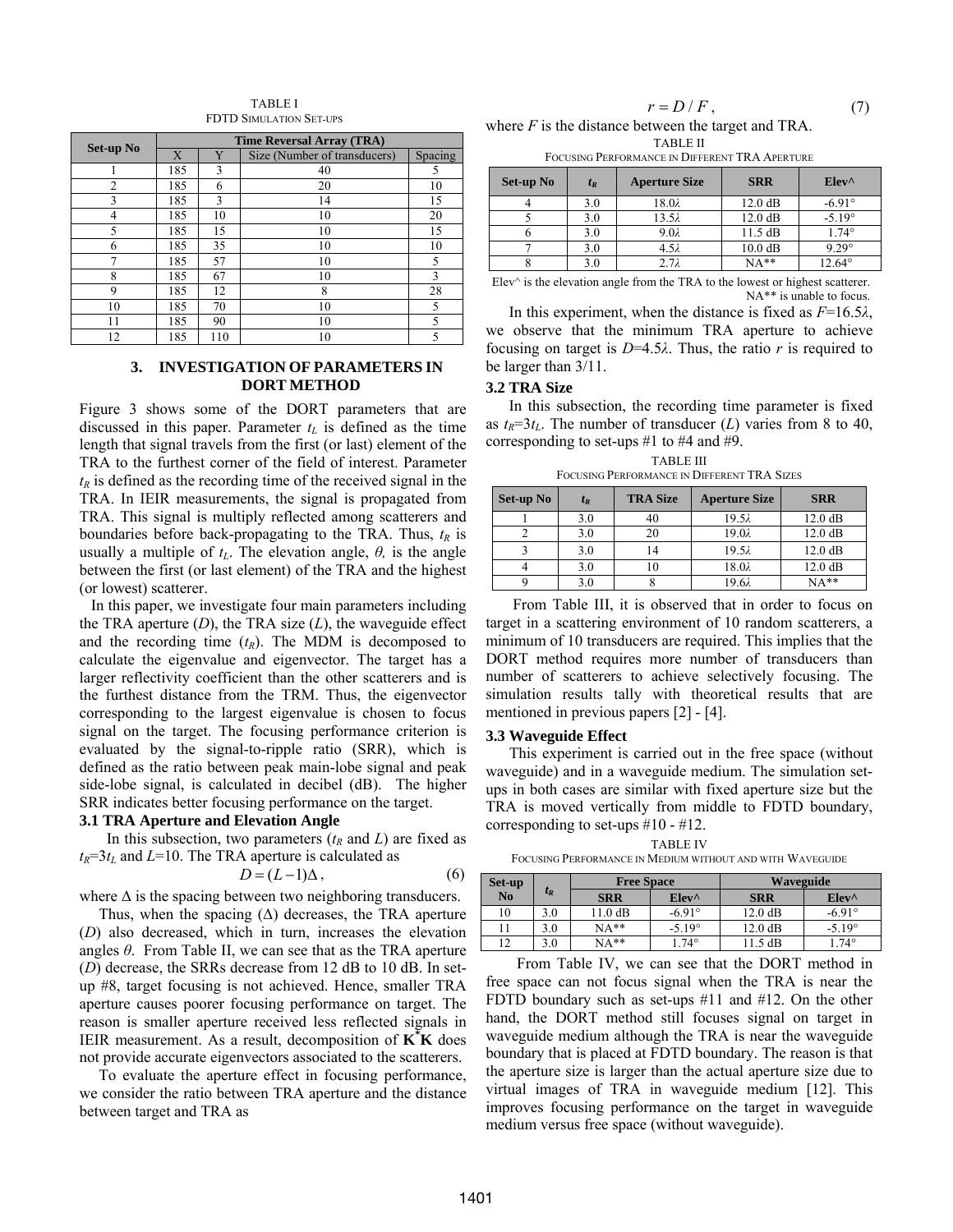#### **3.4 Recording Time**

 In this experiment, the recording time varies in the range  $t_R$ =2-4 $t_L$  and the TRA size varies from 10 to 40 corresponding to set-ups #1 to #4 to give more comprehensive results. TABLE V

| $t_R$ | Set-up $#1$       | Set-up $#2$       | Set-up $#3$       | Set-up $#4$       |
|-------|-------------------|-------------------|-------------------|-------------------|
| 4.0   | $12.0 \text{ dB}$ | $12.0 \text{ dB}$ | $12.0 \text{ dB}$ | $12.0 \text{ dB}$ |
| 3.0   | $12.0 \text{ dB}$ | 12.0 dB           | $12.0 \text{ dB}$ | 12.0 dB           |
| 2.9   | $12.0 \text{ dB}$ | $11.5$ dB         | $11.5$ dB         | $11.5$ dB         |
| 2.8   | $11.5 \text{ dB}$ | $11.0 \text{ dB}$ | $10.5$ dB         | $10.5$ dB         |
| 2.7   | $11.5 \text{ dB}$ | $10.5$ dB         | $10.0$ dB         | 9.5 dB            |
| 2.5   | $10.5$ dB         | 10.0 dB           | 9.5 dB            | 9.0 dB            |
| 2.4   | 8.5 dB            | 8.5 dB            | 8.0 dB            | $7.5 \text{ dB}$  |
| 2.0   | 6.0 dB            | 6.0 dB            | 6.0 dB            | 5.5 dB            |

FOCUSING PERFORMANCE IN DIFFERENT RECORDING TIME

From Table V, when  $t_R=3t_L$  and  $t_R=4t_L$ , the same SRR results are obtained because for  $t_R \geq 3t_L$ , there is no reflected signal from the IEIR measurement, thus the MDMs are similar with any  $t_R \geq 3t_L$ . If  $t_R \leq 2.5t_L$ , focusing performance is greatly degraded. Thus, the conventional range of recording time  $t_R$  is between 2.5-3 $t_L$ .

## **4. A PROPOSED TRUNCATED MUTISTATIC DATA MATRIX (TMDM)**

In the DORT method, the measurement of the IEIR is the first and most important step in achieving good focusing. In fact, larger data in IEIR measurement in the time domain produces a more accurate MDM and eigenvectors in the frequency domain, and thus results in better focusing on the target. From Table V, the full MDM is defined as the MDM with  $t_{RO} = 3t_L$  resulting in the best SRR. However, this MDM also requires long recording time, large storage space and high computational load in DORT implementation [13].

 In a scattering environment, at later recording times, the recorded signals in TRA are weaker. The tail end of a full IEIR has negligible amplitudes that cause insignificant data to construct MDM in frequency domain, as shown in Fig. 4. Thus, the truncated multistatic data matrix (TMDM) is proposed to achieve time and storage space saving over the full MDM in conventional DORT method. The proposed method comprises of three steps: (i) truncate the rear end of full IEIR; (ii) zero-pad the truncated responses; (iii) apply Fast Fourier transformation (FFT) to achieve TMDM  $K_T$  in frequency domain, as shown in Fig. 5. The computation load of FFT in TMDM is reduced much compared to full MDM.



 In the following parts, the TMDM is compared to full MDM. The comparison criterions include recording time saving, storage space saving, signal-to-ripple ratio (SRR) and spatial focusing.



**4.1 Recording Time Saving and Storage Space Saving** 

In full MDM, each data measurement requires  $t_{RO} = 3t_L$  where

 $t_L$  is time length. The total recording time for  $L \times L$  data is

$$
T_{RO} = 3t_L L^2. \tag{8}
$$

Otherwise, in TMDM, each data measurement requires  $t_{\text{RT}} = xt_t$ , where *x* is a factor in the range [2.5, 3), as shown in Fig. 4. Thus, the total recording time requirement in *L*×*L* data of TMDM is

$$
T_{RT} = xt_L L^2. \tag{9}
$$

Therefore, the recording time saving when using TMDM is:

$$
T_s = T_{RO} - T_{RT} = (3 - x)t_L L^2.
$$
 (10)

 Moreover, the recoding time saving also reduces storage space requirement in the IEIR measurement. If *S* is the storage space needed to save a frame of data, per element, then the total storage space,  $S_T$ , needed to store the truncated IEIR when using TMDM is:

$$
S_T = xt_L L^2 S \t\t(11)
$$

Otherwise, the total storage space needed when using the full MDM is:

$$
S_o = 3t_L L^2 S \tag{12}
$$

Thus, the storage space saving when using TMDM is:

$$
S_s = S_O - S_T = (3 - x)t_L L^2 S \,. \tag{13}
$$

From  $(8)$ ,  $(10)$ ,  $(12)$  and  $(13)$ , we can see that the TMDM can achieve recording time and storage space saving ratio is  $R = (3-x)/x$  (14)

$$
R = (3-x)/x \tag{14}
$$

This saving ratio is up to 20% with  $x=2.5$ , as seen in Fig. 6. Thus, TMDM reduces significant recording time and storage space requirement.



Figure 6 - TMDM saving ratio *R.*

Besides, the recording time saving  $T<sub>S</sub>$  and storage space saving  $S<sub>S</sub>$  are proportional to the square of number of transducer  $(L^2)$ . In DORT experiments [2], [3], the number of transducer is very large, thus the TMDM achieves very significant saving in time and storage space.

#### **4.2 Signal-to-Ripple Ratio (SRR)**

 Figure 7 shows the received signals in the target of full MDM, TMDM with  $2.5t_L+0.5t_L$  zeros and TMDM with  $2.8t_L+0.2t_L$  zeros. The main and ripple of received signals using TMDM are stronger than that in full MDM. Thus, the